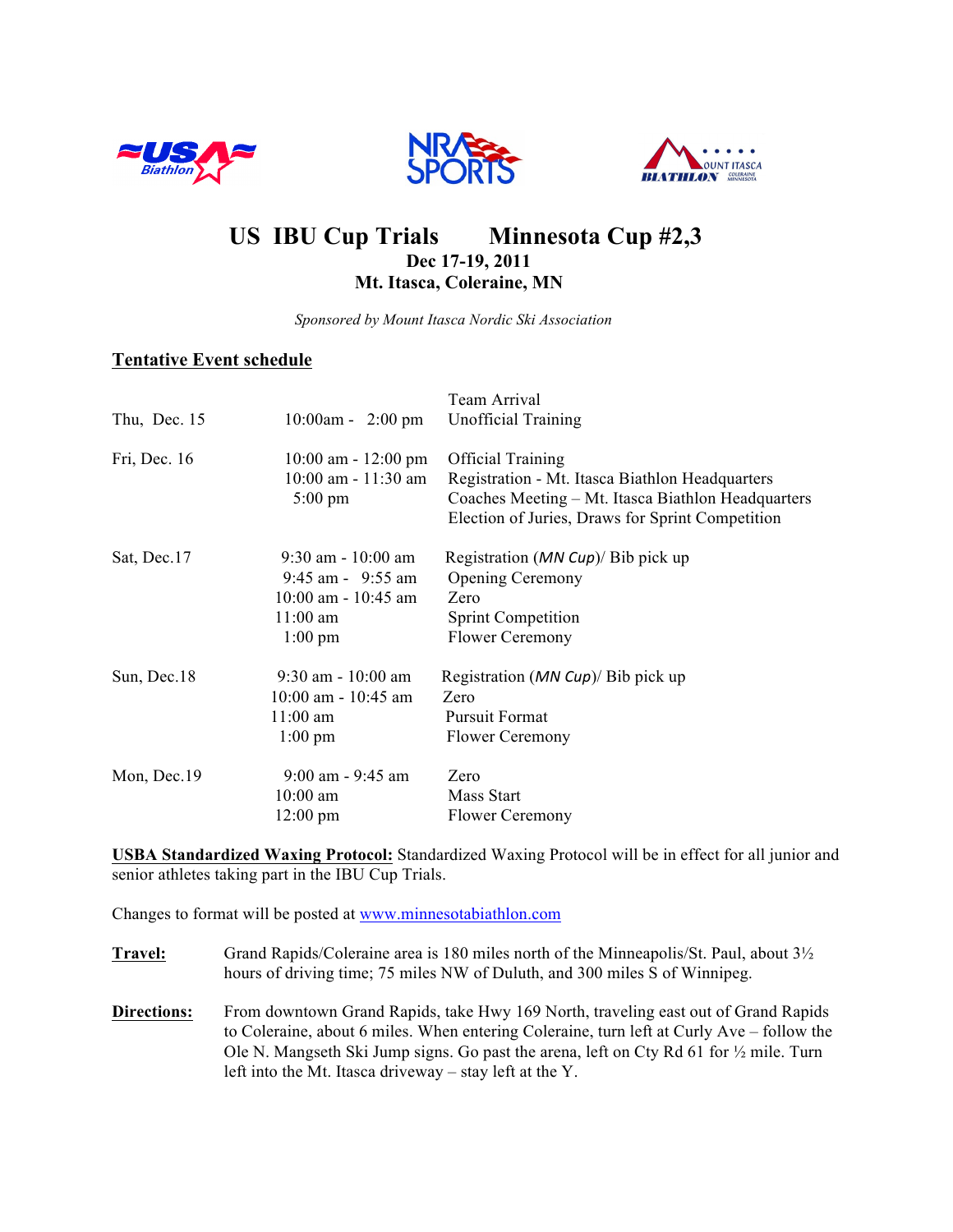#### **Housing: Sawmill Inn**

2301 S Highway 169 Grand Rapids, MN 55744 (218) 326-8501 (800) 235-6455

#### **Timberlake Lodge, Hotel, Event Center & Grand Splash Waterpark**

144 SE 17th Street, 1 block from Highway 169 Grand Rapids, MN 55744 (218) 326-2600 (866) 800-2200

#### **Itascan Motel**

610 S Highway 169 Grand Rapids, MN 55744 (218) 326-3489 (800) 842-7733

 For more hotel accommodations: contact the Grand Rapids Convention & Visitors Bureau, 218-326-9607, 1-800-355-9740 or http://www.visitgrandrapids.com/vacations/lodging/motels/index.html

- **Entry Fee: US IBU Cup Trials (12/17-12/19):** \$60.00 (U.S. Dollars) for 3 races  **MN Cup (12/17-18):** \$30.00 (U.S. Dollars) for 2 races, \$20.00 (U.S. Dollars) for 1 race
- **Trail Fee : Unofficial training \$6.00/day**
- **Registration***:* Please complete Competitor Entry Form, with registration fee (U.S. Dollars) and mail to: **Mt. Itasca Nordic Ski Association P.O. Box 813 Grand Rapids, MN 55744**

*All competitors are required to be USBA members in order to participate in races. Membership information for USBA is available at www.usbiathlon.org Registration with check (U.S. Dollars) is due by December 16th, 2011* Coaches should also include a team entry form (attached).

For further race information, contact:

Petra Cervenkova, Race Secretary, pcervenkova@hotmail.com 218-999-5046 home, 218-256-8938 cell Vladimir Cervenka, Chief of Competition, cervenkv@gmail.com , 218-256-8323 cell Piotr Bednarski, Technical Delegate: MNbiathlon@aol.com, 952/237-0765 cell Hotel, travel information: www.visitgrandrapids.com 218-326-9607, 1-800-355-9740 MN Biathlon www.minnesotabiathlon.com

U.S. Biathlon Association www.usbiathlon.org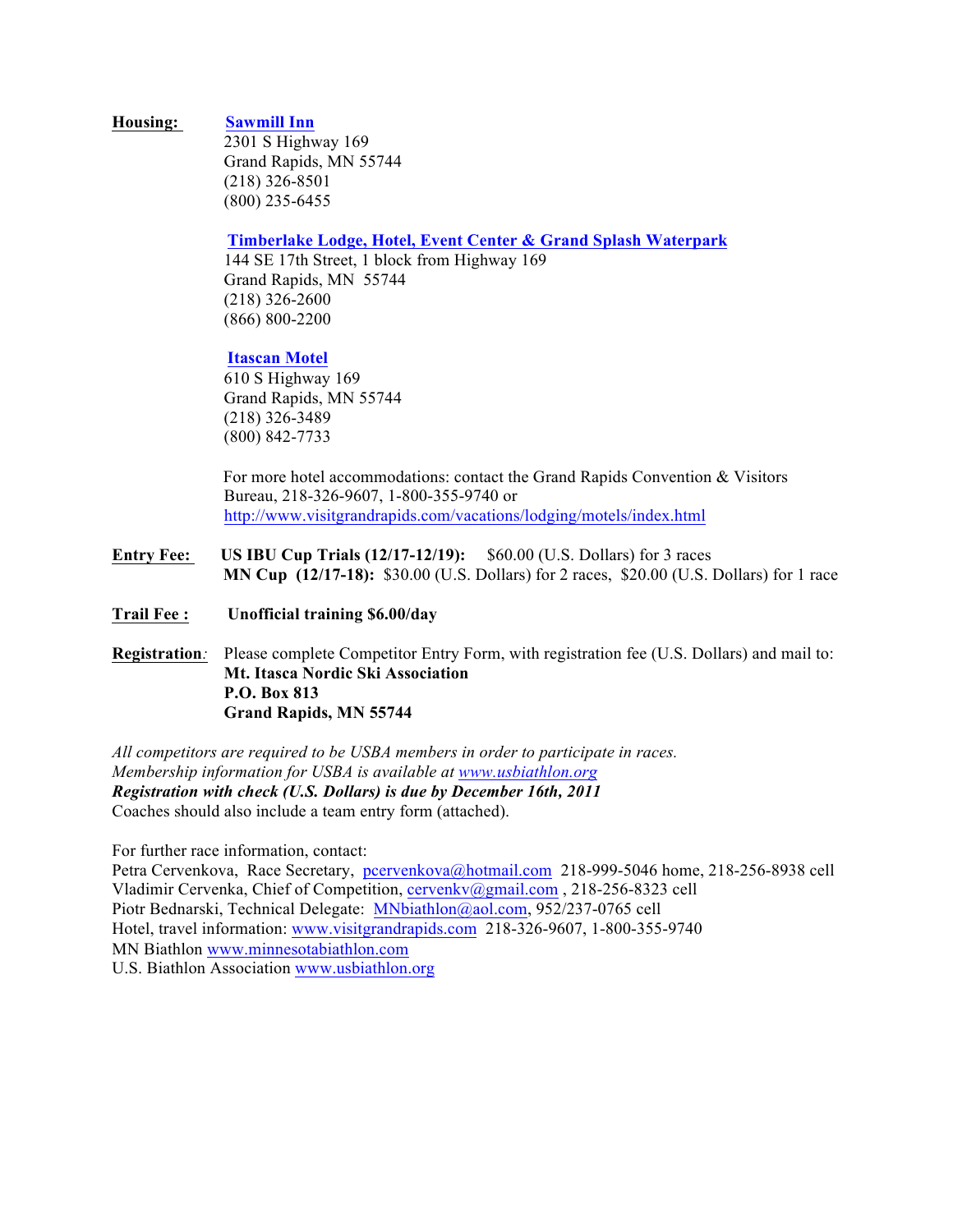## **Competitor Entry Form US IBU Cup Trials, MN Cup 2 & 3, Dec 17-19, 2011** *Pre-registration with payment due December 16, 2011*

|                                                                                                                                                                                                                                                                                                                                                                                                                                                                                                                                                                                                                                                                                                                                                                                                                                                                                                                                                                                                                                                                                                                                                                                                                                                                                                                                                                                                                                  | Last Name: Sex: M/F                                                                                                                                |                                                                                                                                                                               |  |  |  |  |
|----------------------------------------------------------------------------------------------------------------------------------------------------------------------------------------------------------------------------------------------------------------------------------------------------------------------------------------------------------------------------------------------------------------------------------------------------------------------------------------------------------------------------------------------------------------------------------------------------------------------------------------------------------------------------------------------------------------------------------------------------------------------------------------------------------------------------------------------------------------------------------------------------------------------------------------------------------------------------------------------------------------------------------------------------------------------------------------------------------------------------------------------------------------------------------------------------------------------------------------------------------------------------------------------------------------------------------------------------------------------------------------------------------------------------------|----------------------------------------------------------------------------------------------------------------------------------------------------|-------------------------------------------------------------------------------------------------------------------------------------------------------------------------------|--|--|--|--|
| Address: _______________________City: ____________________State: ____Zip_______Country _____________                                                                                                                                                                                                                                                                                                                                                                                                                                                                                                                                                                                                                                                                                                                                                                                                                                                                                                                                                                                                                                                                                                                                                                                                                                                                                                                             |                                                                                                                                                    |                                                                                                                                                                               |  |  |  |  |
|                                                                                                                                                                                                                                                                                                                                                                                                                                                                                                                                                                                                                                                                                                                                                                                                                                                                                                                                                                                                                                                                                                                                                                                                                                                                                                                                                                                                                                  |                                                                                                                                                    |                                                                                                                                                                               |  |  |  |  |
| USBA #: $\_\_\_\_\_\_\_\_\_\_\_$ Club or Team: $\_\_\_\_\_\_\_\_\_\_\_\_$                                                                                                                                                                                                                                                                                                                                                                                                                                                                                                                                                                                                                                                                                                                                                                                                                                                                                                                                                                                                                                                                                                                                                                                                                                                                                                                                                        |                                                                                                                                                    |                                                                                                                                                                               |  |  |  |  |
|                                                                                                                                                                                                                                                                                                                                                                                                                                                                                                                                                                                                                                                                                                                                                                                                                                                                                                                                                                                                                                                                                                                                                                                                                                                                                                                                                                                                                                  |                                                                                                                                                    |                                                                                                                                                                               |  |  |  |  |
|                                                                                                                                                                                                                                                                                                                                                                                                                                                                                                                                                                                                                                                                                                                                                                                                                                                                                                                                                                                                                                                                                                                                                                                                                                                                                                                                                                                                                                  |                                                                                                                                                    |                                                                                                                                                                               |  |  |  |  |
| Race:<br>$\Box$ Sprint - Saturday Dec. 17<br>$\Box$ Pursuit – Sunday, Dec. 18<br>$\Box$ Mass start – Monday, Dec. 19<br><b>Entry Fees:</b><br>US IBU Cup Trials $(12/17-12/19)$ $\Box$ \$60.00 (U.S. Doll) for 3 races                                                                                                                                                                                                                                                                                                                                                                                                                                                                                                                                                                                                                                                                                                                                                                                                                                                                                                                                                                                                                                                                                                                                                                                                           | ClassAge:<br>$\Box$ Men /open<br>$\Box$ Junior men: 19-20 years<br>$\Box$ Youth men: 17-18 years<br>$\Box$ Boys: 14-16 years<br>$\Box$ Masters Men | $\Box$ Women / open<br>$\Box$ Junior women: 19-20 years<br>$\Box$ Youth women: 17-18 years<br>$\Box$ Girls: 14 -16 years<br>$\Box$ Masters Women<br>$\Box$ \$20.00 for 1 race |  |  |  |  |
| <b>Minnesota Cup</b> $(12/17-18)$ $\Box$ \$30.00 (U.S. Doll) for 2 races                                                                                                                                                                                                                                                                                                                                                                                                                                                                                                                                                                                                                                                                                                                                                                                                                                                                                                                                                                                                                                                                                                                                                                                                                                                                                                                                                         |                                                                                                                                                    |                                                                                                                                                                               |  |  |  |  |
| Total amount enclosed: \$ U.S. Dollars. Checks payable to Mt. Itasca Nordic Ski Association.<br>Please enclose payment with registration form. Mail to: Mt. Itasca Nordic Ski Association,<br>P.O. Box 813<br><b>Grand Rapids, MN 55744</b>                                                                                                                                                                                                                                                                                                                                                                                                                                                                                                                                                                                                                                                                                                                                                                                                                                                                                                                                                                                                                                                                                                                                                                                      |                                                                                                                                                    |                                                                                                                                                                               |  |  |  |  |
| <b>WAIVER AND RELEASE OF LIABILITY</b><br>result not only form my actions, but the actions, inactions, or negligence of others.<br>Assumption of risk. I agree that I am responsible for my safety while participating in biathlon training and competition. I assume<br>all risks, both known and unknown, connected with my participation.<br>Waiver. Being aware of the risks and willing to assume them, I waive, release and hold harmless Mount Itasca Nordic Ski<br>Association, Minnesota Biathlon, Biathlon Community Development Programs, United States Biathlon Association, Mount<br>Itasca Ski and Outing, City of Coleraine, their affiliate clubs, volunteers, directors, officers, employees, coaches, sponsors,<br>advertisers, and owners/lessors of used premises from all claims for liability, injury, loss, or damage connected with my<br>participation in biathlon training and competition. I intend for this waiver and release to also apply to my relatives, personal<br>representatives, heirs, beneficiaries, next of kin, and assigns.<br>Insurance. I currently have, and agree to maintain through ht time I participate, sufficient medical and accident insurance. I<br>understand that this is my responsibility and release anyone from providing it for me.<br>I have read this agreement carefully, understand that I give up substantial rights by signing it, and sign it voluntarily. |                                                                                                                                                    |                                                                                                                                                                               |  |  |  |  |
| Participant's signature                                                                                                                                                                                                                                                                                                                                                                                                                                                                                                                                                                                                                                                                                                                                                                                                                                                                                                                                                                                                                                                                                                                                                                                                                                                                                                                                                                                                          |                                                                                                                                                    |                                                                                                                                                                               |  |  |  |  |
| For Participants under age 18:<br>I consent to the above person's participation in biathlon training and competitions. I acknowledge that I assume all risks, known<br>and unknown, and waive all claims in advance.                                                                                                                                                                                                                                                                                                                                                                                                                                                                                                                                                                                                                                                                                                                                                                                                                                                                                                                                                                                                                                                                                                                                                                                                             |                                                                                                                                                    |                                                                                                                                                                               |  |  |  |  |
| Parent/guardian's signature                                                                                                                                                                                                                                                                                                                                                                                                                                                                                                                                                                                                                                                                                                                                                                                                                                                                                                                                                                                                                                                                                                                                                                                                                                                                                                                                                                                                      | $\frac{1}{2}$ Date                                                                                                                                 |                                                                                                                                                                               |  |  |  |  |